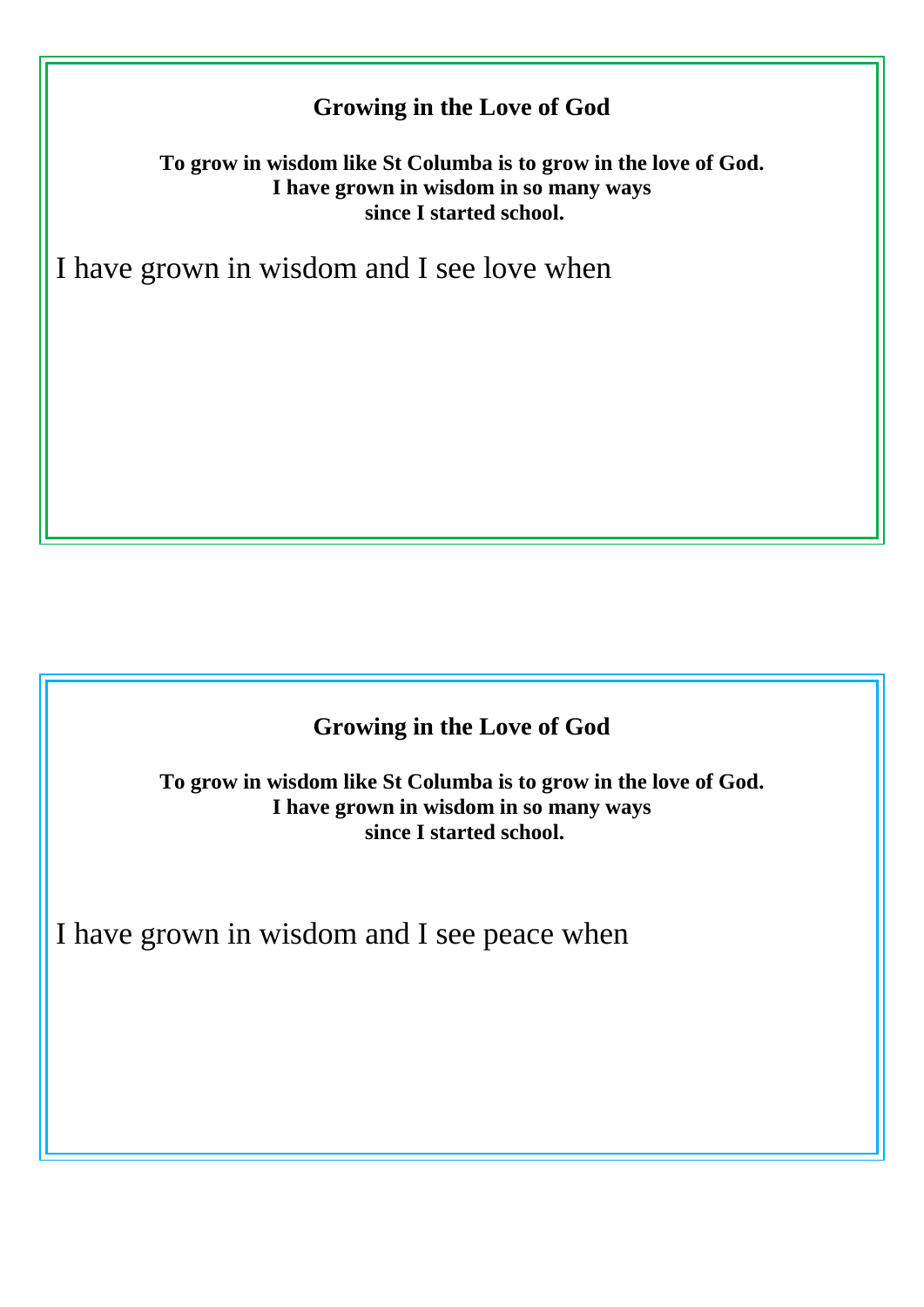#### **To grow in wisdom like St Columba is to grow in the love of God. I have grown in wisdom in so many ways since I started school.**

I have grown in wisdom and I see joy when

### **Growing in the Love of God**

**To grow in wisdom like St Columba is to grow in the love of God. I have grown in wisdom in so many ways since I started school.**

I have grown in wisdom and I see patience when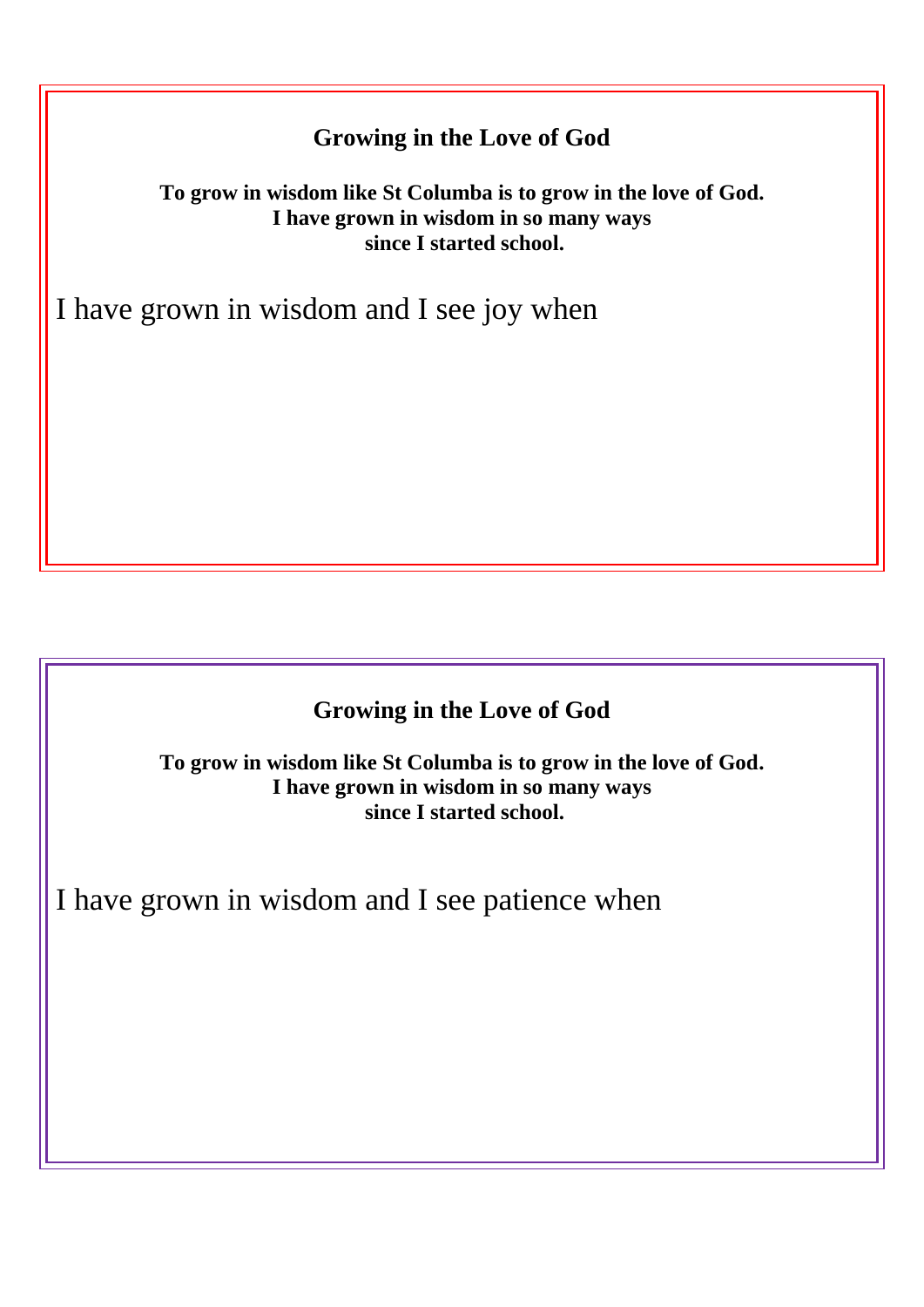#### **To grow in wisdom like St Columba is to grow in the love of God. I have grown in wisdom in so many ways since I started school.**

I have grown in wisdom and I see kindness when

### **Growing in the Love of God**

**To grow in wisdom like St Columba is to grow in the love of God. I have grown in wisdom in so many ways since I started school.**

I have grown in wisdom and I see gentleness when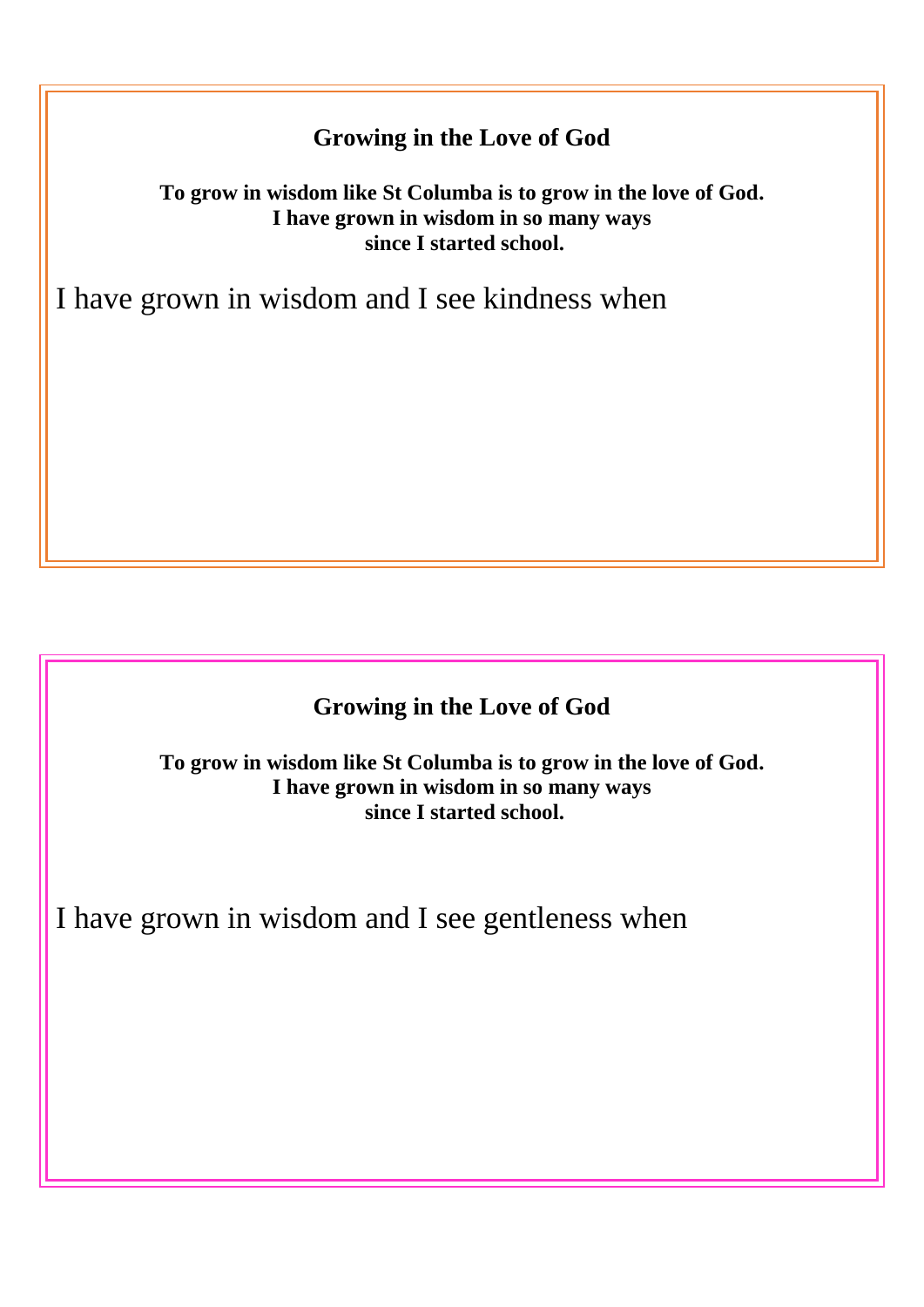#### **To grow in wisdom like St Columba is to grow in the love of God. I have grown in wisdom in so many ways since I started school.**

I have grown in wisdom and I see faithfulness when

### **Growing in the Love of God**

**To grow in wisdom like St Columba is to grow in the love of God. I have grown in wisdom in so many ways since I started school.**

I have grown in wisdom and I see self-control when